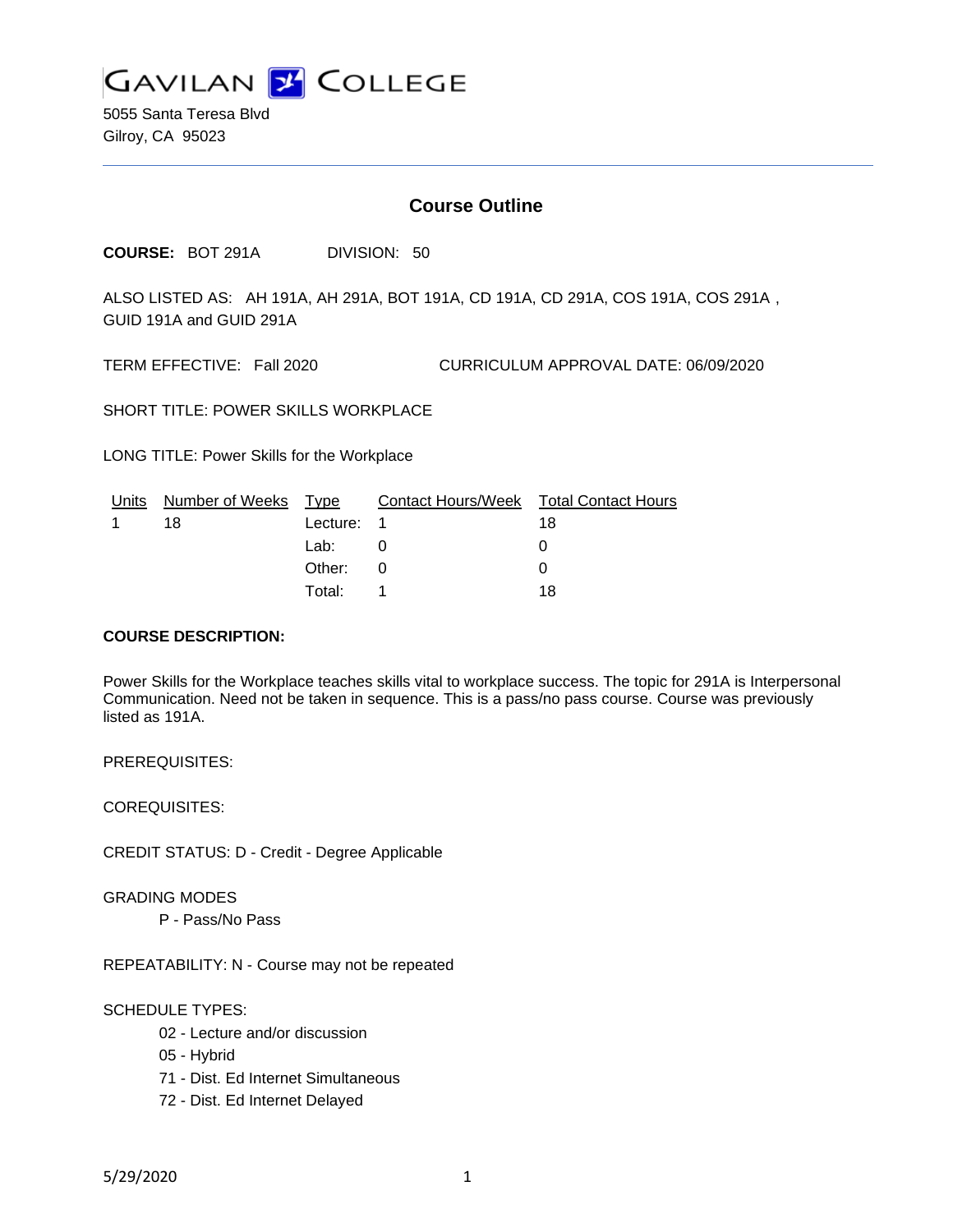# **STUDENT LEARNING OUTCOMES:**

1. Compare and contrast three different styles of interpersonal communication.

Measure of assessment: test, homework

Year assessed, or planned year of assessment: 2018

Semester: Spring

2. Examine listening skills, including listing three methods of active listening and four roadblocks to good listening.

Measure of assessment: homework, test, demonstration

Year assessed, or planned year of assessment: 2018

# **CONTENT, STUDENT PERFORMANCE OBJECTIVES, OUT-OF-CLASS ASSIGNMENTS**

Curriculum Approval Date: 06/09/2020

# 3 HOURS

Content: Introduction to Interpersonal Communication. Identify the four basic personality types. Identifying your personality style.

Student Performance Objectives: Identify the four basic personality types. Identify their primary and secondary personality style. List personality styles useful in particular professions.

### 3 HOURS

Content: How to adapt to different people and styles. How to build trust with other people and other styles. Observing body language and speech in others and yourself.

Student Performance Objectives: List methods to adapt to different people and styles. List methods to build trust with other people and other styles. Interpret body language.

### 3 HOURS

Content: Starting hard conversations. Words to use and avoid. Stating your feelings. Words to use and avoid. Feelings and body language, a crucial connection. How to involve the other person.

Student Performance Objectives: List methods to start hard conversations. Identify good and bad ways to state feelings. Describe four methods to involve the other person.

## 3 HOURS

Content: Active listening introduction. Using more than your ears. Simple signals and body language in active listening. Comparing facts and feelings while listening.

Student Performance Objectives: Explain and use active listening. List ways to use body language signals for active listening. List ways to demonstrate active listening.

## 3 HOURS

Content: Methods to help active listening: signals, mirroring, and paraphrasing. Roadblocks to good listening. Handling poor listening. Using active listening to understand directions.

Student Performance Objectives: Demonstrate active listening, mirroring, and paraphrasing. List ways to avoid roadblocks to good listening. Demonstrate active listening techniques when receiving directions.

# 2 HOURS

Content: Listening blockers. Dealing with conflict. Handling insults: baseballs (minor insults) or bullets. Deflecting baseballs and bullets (serious insults). How to stay calm in conflict. Getting agreements.

Student Performance Objectives: List examples of listening blockers and how to handle conflicts. Identify and handle baseballs and bullets when listening. List ways to stay calm in conflict.

# 2 HOURS

Final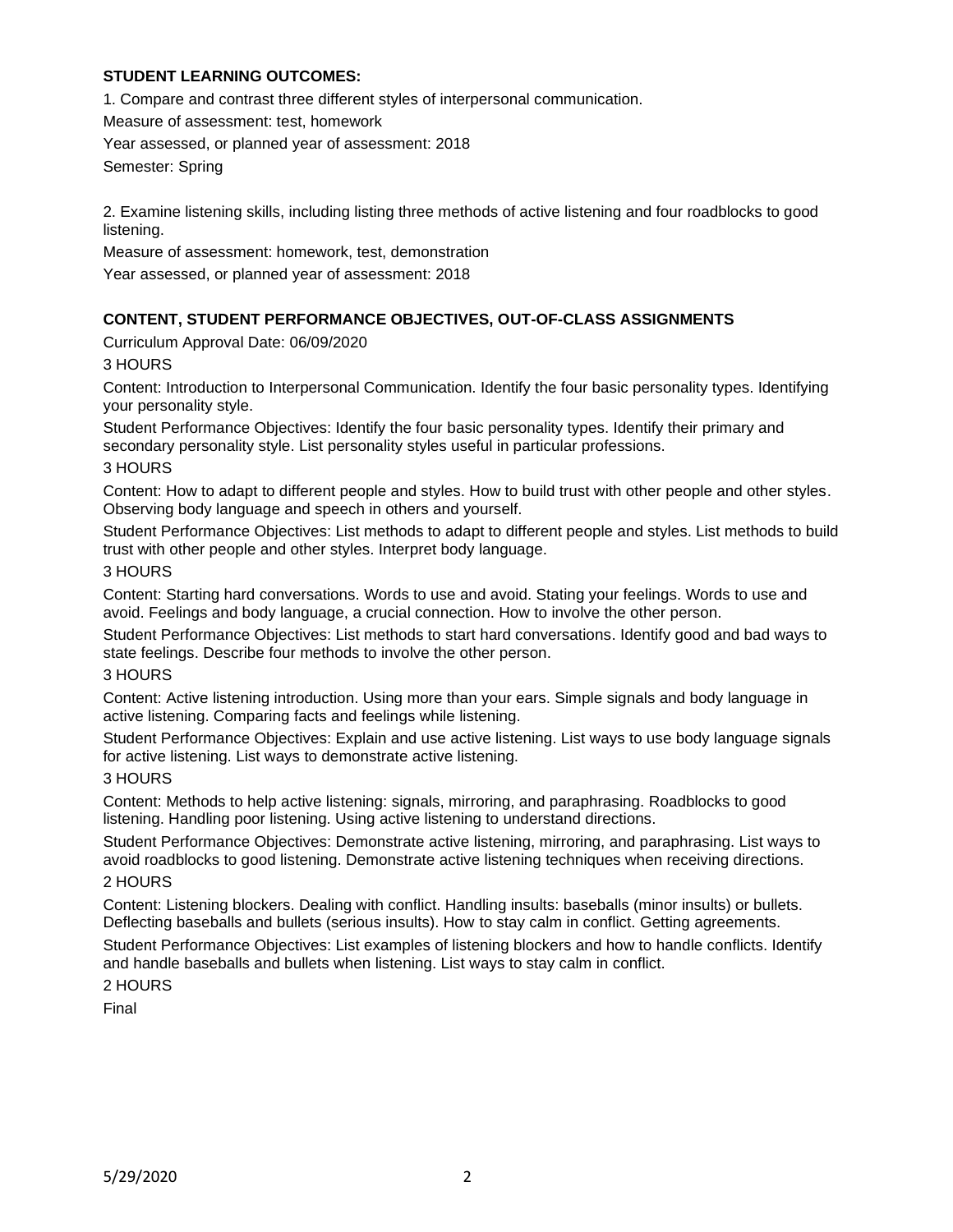## **METHODS OF INSTRUCTION:**

Lecture, AV presentation, theoretical and skills evaluation, quizzes/exams.

#### **OUT OF CLASS ASSIGNMENTS:**

#### Required Outside Hours: 6

Assignment Description: Complete reading and workbook exercise assignments. Study for exams. Homework: List reasons good communication is necessary for employment. Find examples of the different personality types in people you know. List professions where particular personality styles are common or useful. Identify your primary and secondary personality style.

#### Required Outside Hours: 6

Assignment Description: Complete reading and workbook exercise assignments. Study for exams. Homework: List ways to adapt to people with different personality styles. List good ways to build trust and ways that will reduce trust. List 6 signs that the other person is agreeing or disagreeing with your statement. Observe your own body language when talking to others.

#### Required Outside Hours: 6

Assignment Description: Complete reading and workbook exercise assignments. Study for exams. Homework: List five steps to starting hard conversations. List two words that will often cause trouble in hard conversations. List ways to get the other person involved in the problem.

#### Required Outside Hours: 6

Assignment Description: Complete reading and workbook exercise assignments. Study for exams. Homework: Identify ways to use more than your ears when doing active listening. List examples of facts, feelings, or both while listening. List ways that people show active listening.

#### Required Outside Hours: 6

Assignment Description: Complete reading and workbook exercise assignments. Study for exams. Homework: Provide examples of signals, mirroring, and paraphrasing for good listening. List 4 roadblocks to good listening. List 5 ways to handling poor listening. Give four examples of how active listening can clarify directions.

Required Outside Hours: 4

Assignment Description: Complete reading and workbook exercise assignments. Study for exams. Homework: Provide 4 examples of listening blockers. Provide 4 conflict situations and a way to deal with each. Give examples of four baseballs and methods to handle them. Give examples of four bullets and methods to handle them.

#### **METHODS OF EVALUATION:**

Writing assignments Percent of total grade: 25.00 % Writing assignments: 20% - 40% Written homework, Reading reports, Lab reports Problem-solving assignments Percent of total grade: 25.00 % Problem-solving demonstrations: 20% - 45% Homework problems, Field work, Quizzes, Exams Skill demonstrations Percent of total grade: 25.00 % Skill demonstrations: 20% - 45% Class performance, Field work, Performance exams Objective examinations Percent of total grade: 25.00 %

## **REPRESENTATIVE TEXTBOOKS:**

Required Representative Textbooks Donaldson, Cindy and Farley, Dan. Communicating in the Workplace. Palo Alto, CA: Work Skills Associates,2014. ISBN: 13: 9780966086928